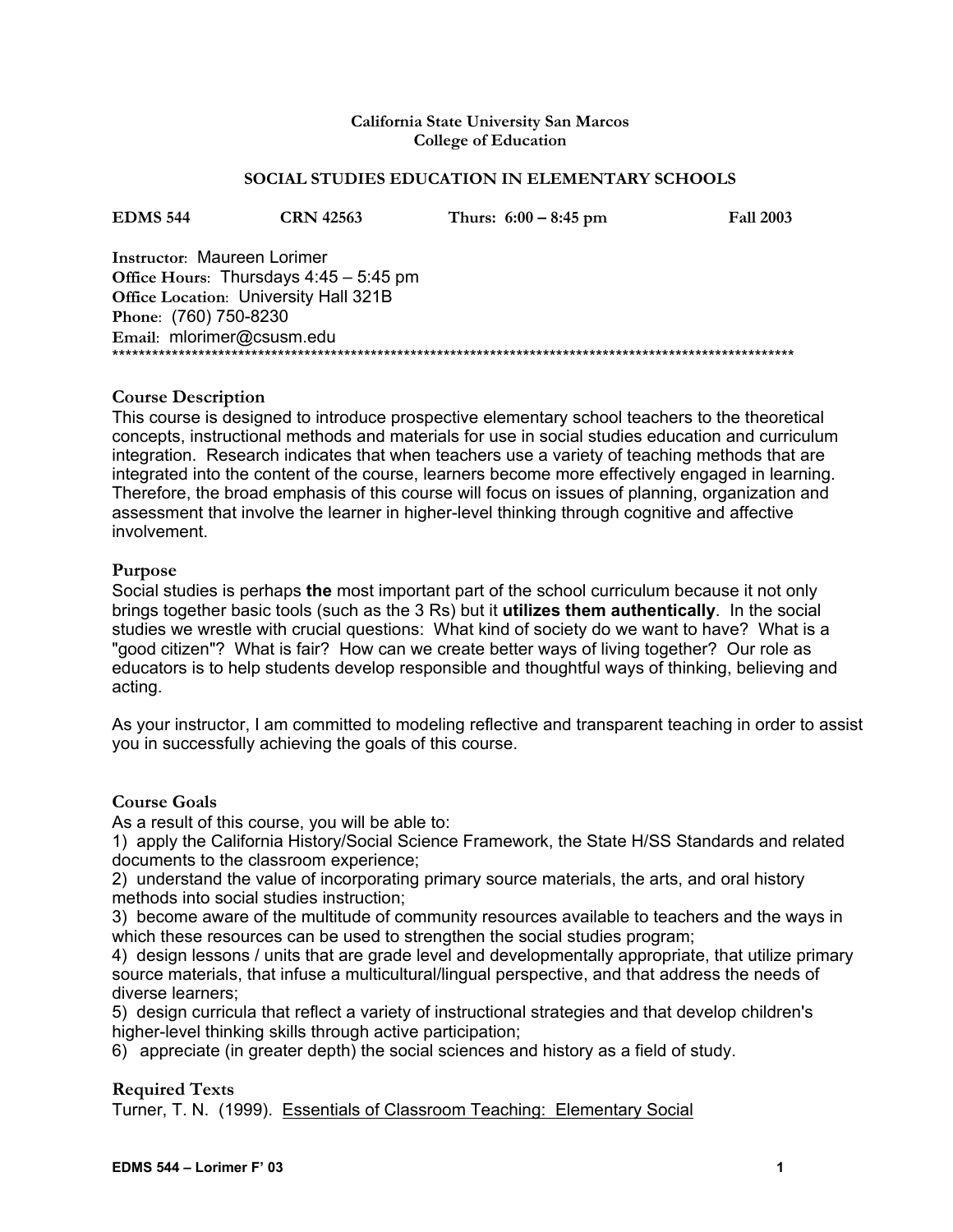Studies. Boston: Allyn and Bacon. (T)

CSDE. (2000). History-Social Science Framework (for California Public Schools K-12). Sacramento, CA. (H/SS) www.cde.ca.gov/cilbranch/cfir/hsssbeup.pdf

#### **Recommended Texts**

San Diego County Office of Education (2001). Pages of the Past: K-6 Literature Aligned to H/SS Standards. (PP)

California Geographic Alliance – North (2000). California Atlas. George Cram Company, Inc. (CA)

*Additional readings from previously purchased, Successful Inclusive Teaching by Joyce Choate and handouts provided by the instructor will be required.* 

#### **Professionalism (see attached rubric)**

Because this course is part of an accredited program that leads to professional certification, students are expected to demonstrate behavior consistent with a professional career. In particular students must:

1. **Attend all class meetings.** More than one absence will lower your grade in the following manner: the final grade will drop by one-third letter for every absence. The College of Education Attendance Policy will be followed. Serious illness or other emergencies will be evaluated on a case by case basis. If you miss (or plan to miss) a class session, please notify the instructor in writing (email) as soon as possible so that handouts can be saved for you.

2. **Arrive on time just as you would at a school site.** More than 3 late arrivals (or early departures) from class you cannot receive a grade of A (more than 5 cannot receive a B).

3. **Prepare carefully for class.** Be ready to discuss readings and assignments thoughtfully. All voices are valued in our classroom community. Please be sure we get to hear your thoughts on the topics that we cover.

4. **Complete all assignments on time**. Late assignments will receive a 20% reduction in points for each day late. Occasionally a student may be asked to revise an assignment. If so, the revised work must be submitted no later than one week after it was returned and may not be eligible for full credit. If you are absent when an assignment is due, you may submit the work via email (except for Physical Model) so that it is not counted late. Receipt of the assignment will be returned by the instructor.

5. **Interact professionally and collaborate responsibly with your colleagues.** Teacher education is a professional preparation program and students will be expected to adhere to standards of dependability, academic honesty and writing achievement.

**California Commission on Teacher Credentialing** 

Standards Alignment: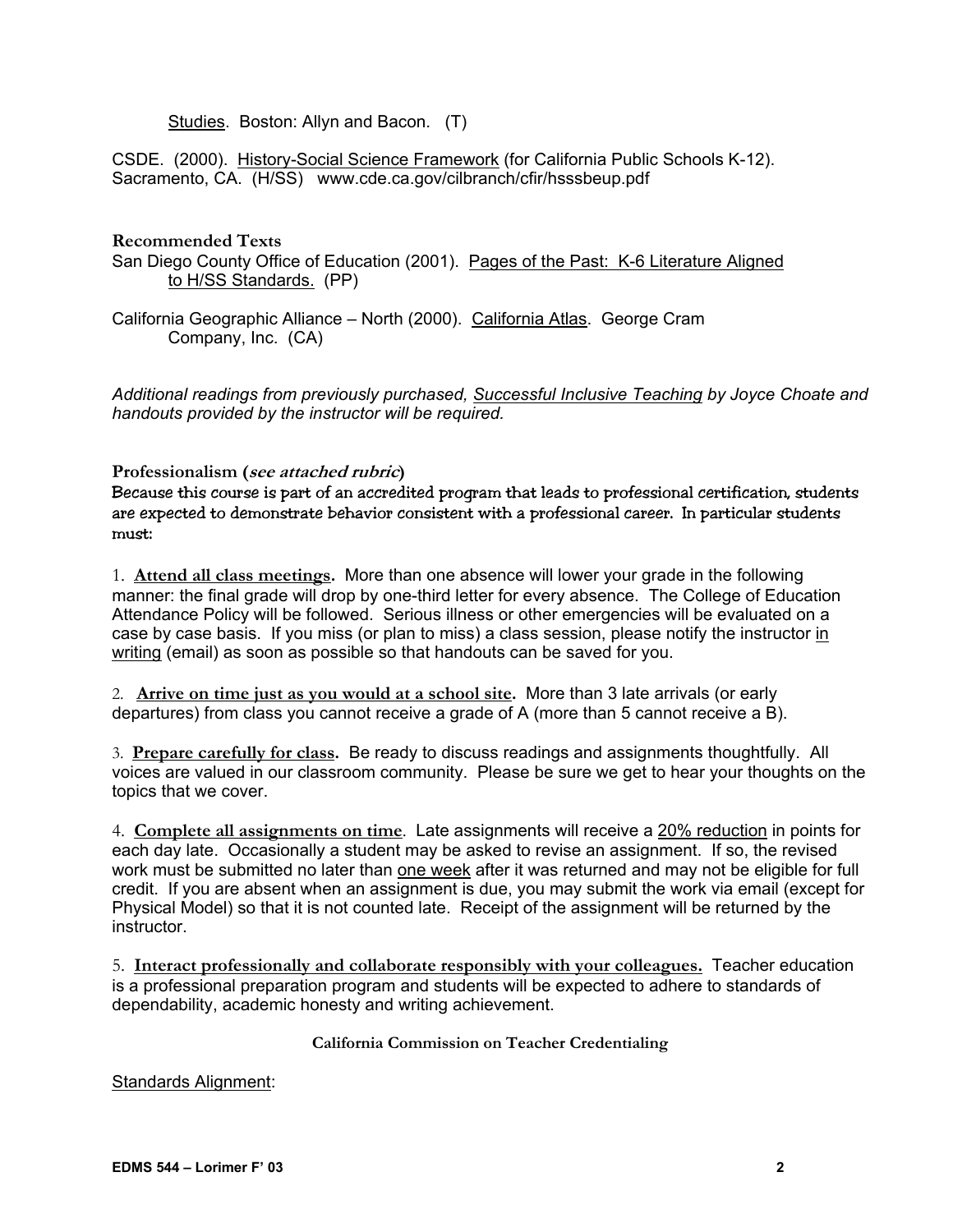The course objectives, assignment, and assessments have been aligned with the CTC standards for the Multiple Subjects Credential. Please be sure to incorporate artifacts from this class into your final comprehensive portfolio. The following standards are addressed in this class:

# Primary Standards

- 3: Relationships Between Theory and Practice
- 4: Pedagogical Thought and Reflective Practice
- 5: Equity, Diversity, and Access to the Core Curriculum
- 8: Pedagogical Preparation for Subject-Specific Content Instruction

# Secondary Standards

- 6: Opportunities to Learn and Reflect on Teaching in all Subject Areas
- 7: Preparation to Teach Reading-Language Arts
- 9: Using Computer-Based Technology in the Classroom
- 10: Preparation for Learning to Create a Supportive, Healthy Environment for Student Learning
- 11: Preparation to Use Educational Ideas and Research
- 12: Professional Perspectives Toward Student Learning and the Teaching Profession
- 13: Preparation to Teach English Learners
- 14: Preparation to Teach Special Populations in General Education Classrooms

**Teacher Performance Expectation (TPE) Competencies:** 

This course is designed to help teachers seeking the Multiple Subjects Credential to develop the skills, knowledge, and attitudes necessary to assist schools and districts in implementing effective programs for all students. The successful candidate will be able to merge theory and practice in order to realize a comprehensive and extensive educational program for all students. The following TPEs are addressed in this course:

Primary Emphasis:

TPE 1a: Subject Specific pedagogical Skills for a MS Teaching Assignment

- TPE 2: Monitoring Student Learning During Instruction
- TPE 4: Making Content Accessible
- TPE 5: Student Engagement
- TPE 6: Developmentally Appropriate Teaching Practices
- TPE 6 a & b: Developmentally Appropriate Practices in Grades K-3 and 4-8
- TPE 9: Instructional Planning
- TPE 10: Instructional Time

# Secondary Emphasis:

- TPE 3: Interpretations and Use of Assessments
- TPE 6d: Developmentally Appropriate Practices for Special Education
- TPE 7: Teaching English Learners
- TPE 8: Learning About Students
- TPE 11: Social Environment
- TPE 12: Professional, Legal, and Ethical Obligation
- TPE 13: Professional Growth
- TPE 14: Technology
- TPE 15: Issues of Social Justice and Equity

#### **CLAD Competencies supported by this course:**

*Part 3: Culture and Cultural Diversity* 

I.A. Definitions of culture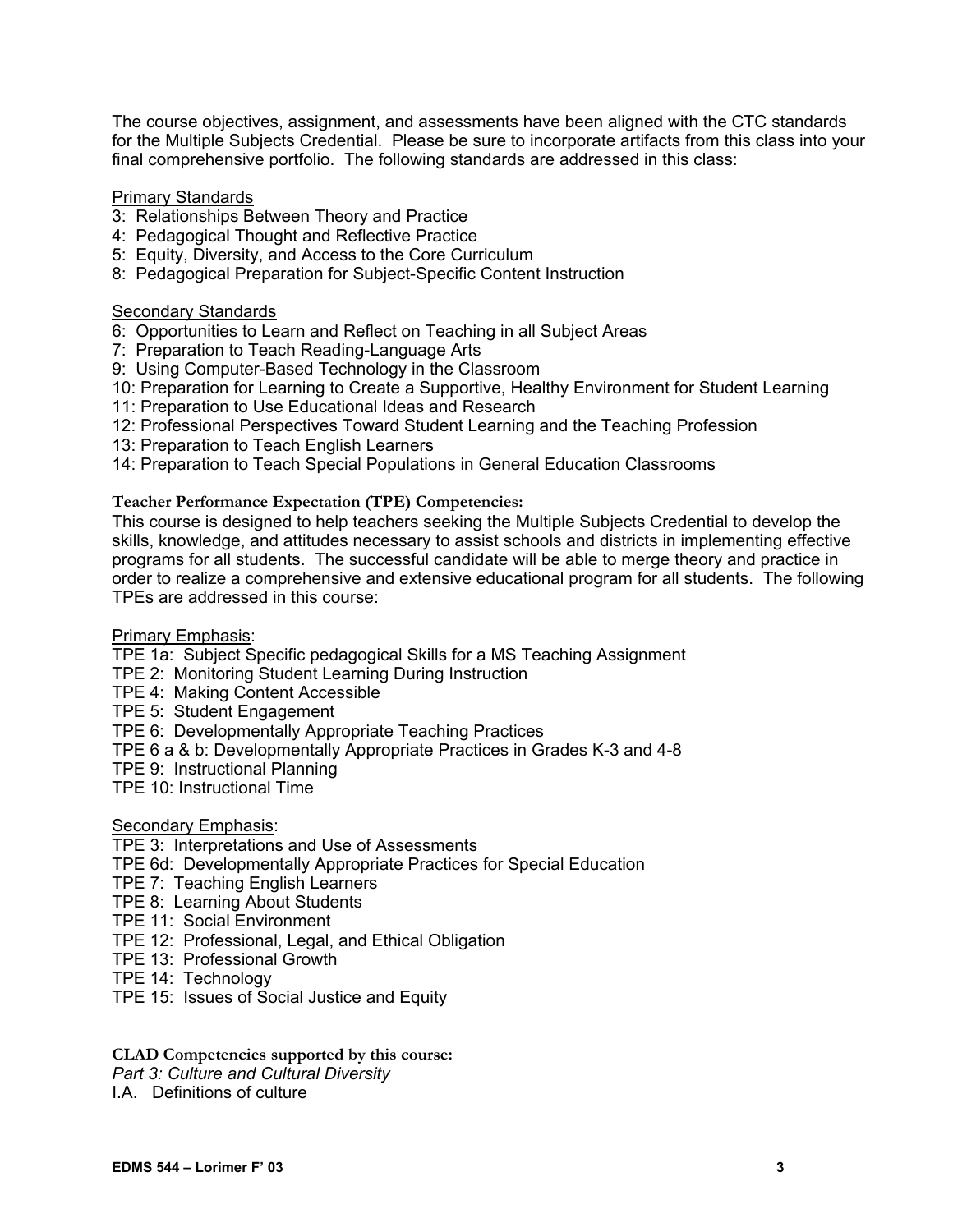- I.C. Intragroup differences
- I.D. Physical geography and its effects on culture
- II.A What teachers should learn about their students
- II.B. How teachers can learn about their students
- II.C. How teachers can use what they learn about their students (culturally responsive pedagogy)
- III.A. Concepts of cultural contact
- III.D. Strategies for conflict resolution
- IV.A. Historical perspectives
- IV.B. Demography
- IV.C. Migration and Immigration

The Standards, Teacher Performance Expectations and CLAD Competencies identified above are addressed in EDMS 544 through class discussions, activities, oral/visual presentations, and written assignments.

#### **ASSIGNMENTS**

*Detailed instructions for all course assignments will be available on webCT.* 

**A** Learning Logs 20 points 20 points  $\sim$  20 points

*(TPEs addressed through this assignment are: 1a, 2, 3, 4, 5, 6, 6a, 6b, 6d, 7, 8, 9, 10, 11, 12)* 

The assigned readings provide an important foundation for your increasing understanding of how to effectively teach social studies. To aid you in remembering the readings and enable you to effective participate in class discussions and activities related to the assigned readings, you will respond to each reading assignment. Please write a one (typed, 12 font) page summary of the key points from the reading. Please structure each page with:

- (1) your name,
- (2) reading identification (T:8, for example),
- (3) 3 key points from the reading (you may include graphics),
- (4) a paragraph towards the bottom that connects the reading to your perspectives/ experience,
- (5) one question that the reading assignment prompts you to ask at this time.

#### *Learning logs will be collected at the beginning of each class session.*

 **Finding the Social Studies in You! A Physical Model Pass/Fail** *(TPEs addressed through this assignment are: 1a, 4, 6a, 6b, 7, 8, 11)* 

Have you ever tried to explain who you are through six social studies disciplines? For this assignment you will reintroduce yourself to our class by creating a physical model that illustrates aspects of you through each of the disciplines. You may use photographs, drawings, cut-outs, objects, your imagination, etc. This activity models a way to engage your students, and will demonstrate your understanding of the disciplines. Aim to present for 4-5 minutes.

# **• Internet Resource Investigation** 10 points

*(TPEs addressed through this assignment are: 1a, 4, 5, 6a, 6b, 9, 14)* 

**EDMS 544 – Lorimer F' 03 4**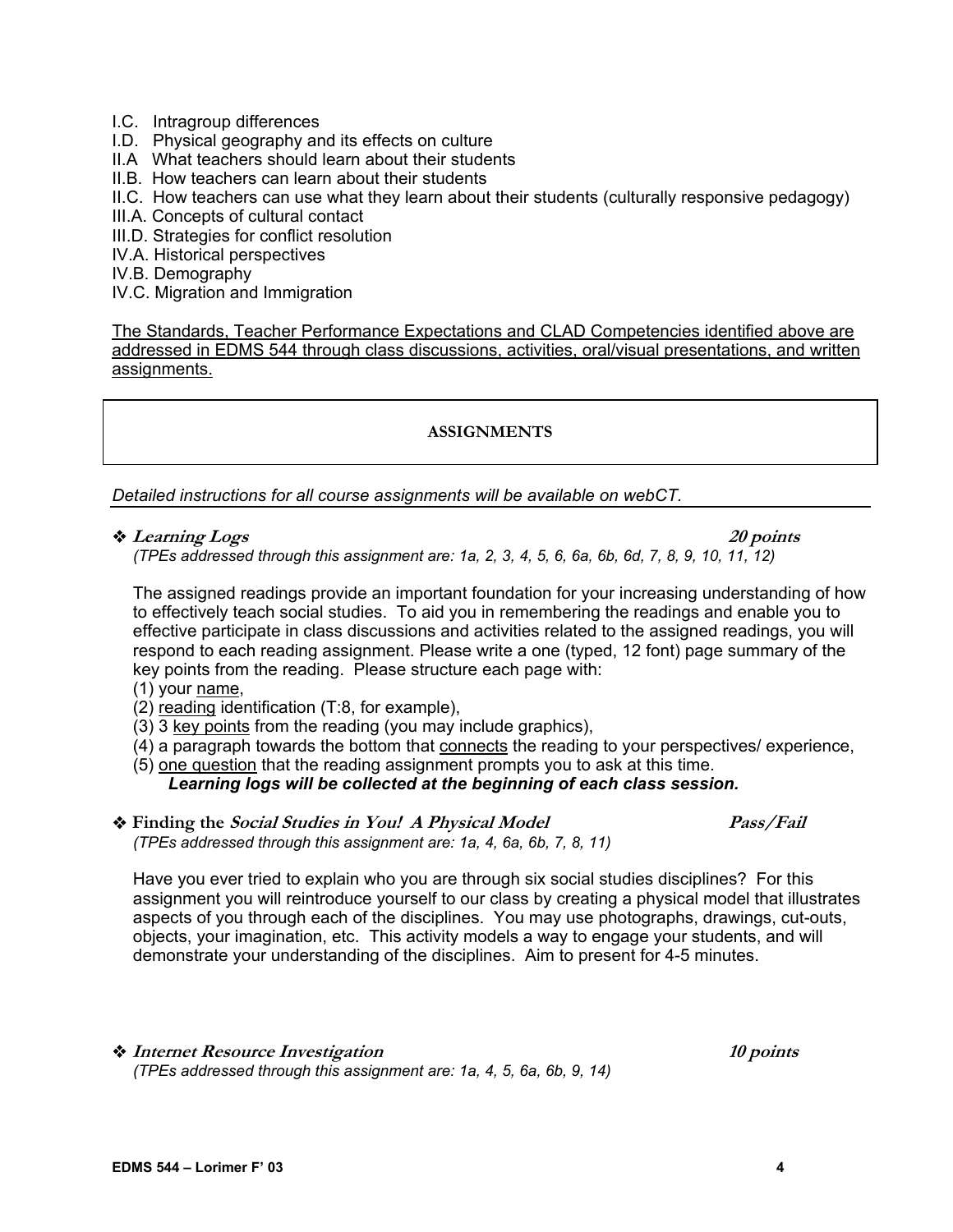The Internet provides teachers and their students with vastly increased access to information – yet issues of quality and usefulness must be considered. For this assignment, you will explore several History/Social Science sites on the World Wide Web, evaluate them, and find two additional sites of value to social studies teachers. (more details to come)

#### ◆ Book Chat 20 points

*(TPEs supported through this activity are: 1a, 4, 5, 6a, 6b, 7, 9, 15)* 

A wealth of children's literature exists that strongly supports the state standards for teaching social studies. For this assignment you and a partner will select *one book* from *Pages of the Past* appropriate for your specific grade level unit plan You will present your book chat orally by explaining how your book can be used to advance children's thinking about key social studies concepts. Your handout will include a lesson plan that incorporates your book. (more details to come)

*(TPEs supported through this assignment are: 1a, 2, 3, 4, 5, 6a, 6b, 7, 9, 10, 13)*  In this assignment you will explore and share information about a field trip site in San Diego

**Community Resource / Field Trip Project 30 points**

County. By designing a variety of pre, during, and post-trip teaching activities, as well as questions you might ask during the visit, you will be able to plan an educational (rather than purely recreational) field trip. (more details to come)

 $\bullet$  **Oral History Project** 30 points 30 points *(TPEs supported through this assignment are: 1a, 2, 3,4, 5, 6a, 6b, 7, 8, 9, 10, 11)* 

Collecting oral histories is an exciting way to help children understand that "history" is found all around us and is being continually created. In this project, you will conduct an oral history interview of a person about a topic that relates to the social studies curriculum.

To support your interview, you will bring to class on the designated day a primary source object (artifact, document, photographs, etc.) of significance to the person/topic of the interview. We will then create a "classroom museum" in which everyone shares his/her object and provides a 5 minute oral presentation giving the object's background and how it could be used in teaching. (more details to come).

#### ◆ Mock Interview  **15 points**

*(TPEs supported through this assignment are: 1a, 4, 5, 6a, 6b, 9, 13)* 

Imagine you are at a job interview and were just asked: "How will you teach social studies in your classroom?" In order to help you eloquently articulate the knowledge you have gained through this course, as well as enhance your educational philosophy, you will participate in a mock interview. Be prepared to describe at least five (5) of the most important concepts or ideas you have learned in EDMS 544. It is suggested that you have quotes from the reading to support your responses. (more details to come)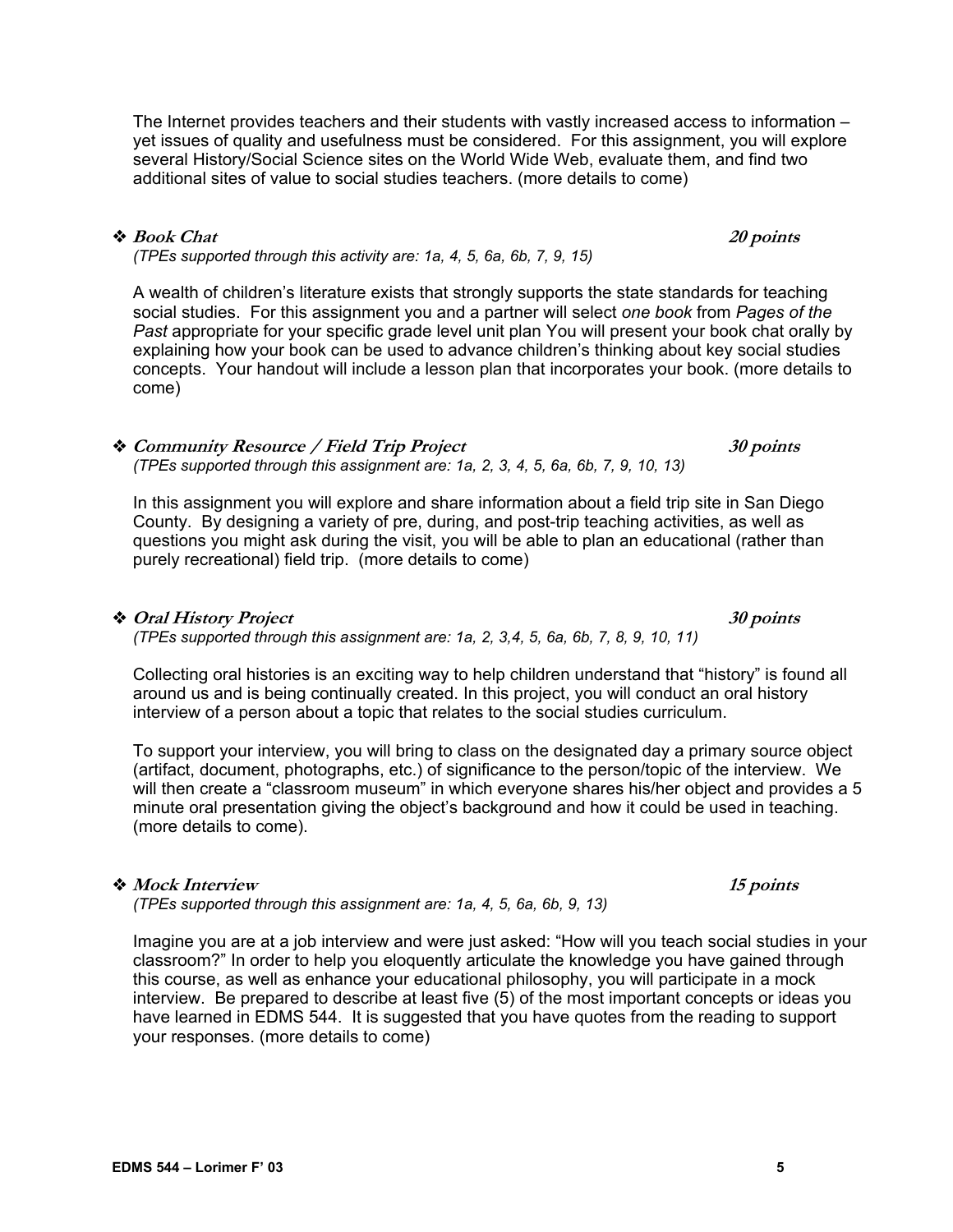# **ASSIGNMENTS AND GRADING**

| <b>ASSIGNMENT</b>           | <b>POINTS</b> |
|-----------------------------|---------------|
| Professionalism             | 25            |
| Learning Logs               | 20            |
| Self Model                  | P/F           |
| Internet Investigation      | 10            |
| <b>Book Chat</b>            | 20            |
| <b>Community Field Trip</b> | 30            |
| <b>Oral History Project</b> | 30            |
| Mock Interview              | 15            |
| TOTAL:                      | 150           |

**Grading Scale:** 

| $135 - 150$ points |
|--------------------|
| $120 - 134$ points |
| $105 - 119$ points |
| $90 - 104$ points  |
|                    |

Remember! You must maintain a B average (3.0 GPA) in your teacher education courses to receive a teaching credential from the State of California.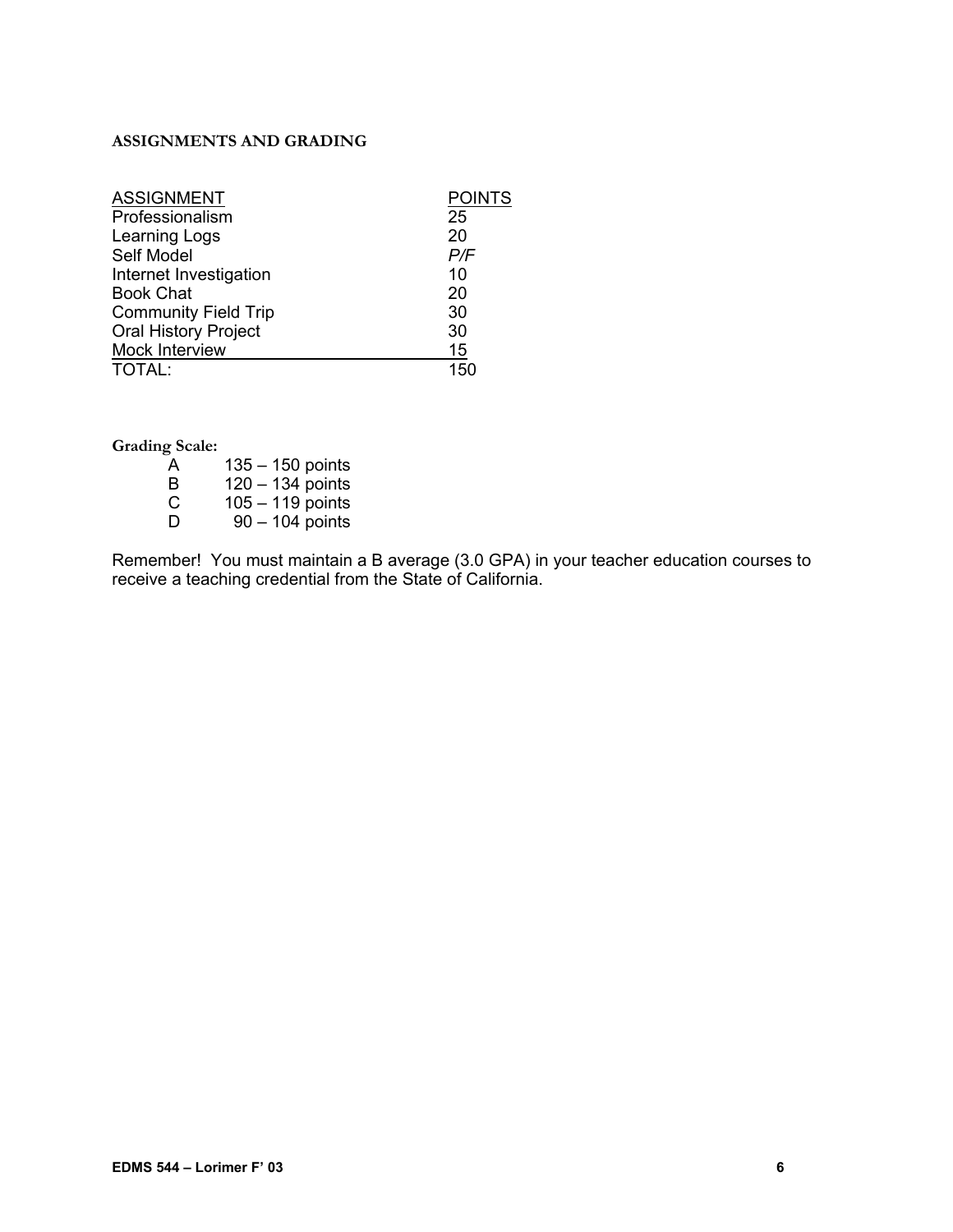#### California State University San Marcos COLLEGE OF EDUCATION

# **Mission Statement**

The mission of the College of Education Community is to collaboratively transform public education by preparing thoughtful educators and advancing professional practices. We are committed to diversity, educational equity, and social justice, exemplified through reflective teaching, life-long learning, innovative research, and ongoing service. Our practices demonstrate a commitment to student centered education, diversity, collaboration, professionalism, and shared governance. *(adopted by COE Governance Community October, 1997)*

# **Attendance Policy**

Due to the dynamic and interactive nature of courses in the College of Education, all students are expected to attend all classes and participate actively. At a minimum, students must attend more than 80% of class time, or s/he **may not receive a passing grade** for the course at the discretion of the instructor. Individual instructors may adopt more stringent attendance requirements. Should the student have extenuating circumstances, s/he should contact the instructor as soon as possible. *(Approved: 12/19/97)*

# **CLAD Infusion**

In 1992, the College of Education voted to infuse Cross-cultural, Language and Academic Development (CLAD) competencies across the curriculum. The CLAD competencies are attached to the syllabus and the competencies covered in this course are highlighted.

# **Disabled Student Services Office**

Students with disabilities requiring reasonable accommodations must be approved for services through the Disabled Student Services Office (DSS) in Craven Hall 5205 at (760) 750-4905 or TTY (760) 750-4909. Eligible students may contact John Segoria during his office hours or in a more private setting in order to ensure confidentiality.

# **Statement on Plagiarism**

Any evidence of cheating or plagiarism (defined as presenting the words or ideas of others as your own) will result in a failing grade for that assignment and a letter regarding the incident to be placed in your file in the Dean of Student's Office. Please read "Academic Honesty" in Academic Regulations and CSUSM Policies (found in your catalog or student handbook) and see me if you have any more questions about what constitutes plagiarism or cheating. Note that on written assignments exact quotes must be placed in quotation marks. All quoted and paraphrased work must be cited in the text.